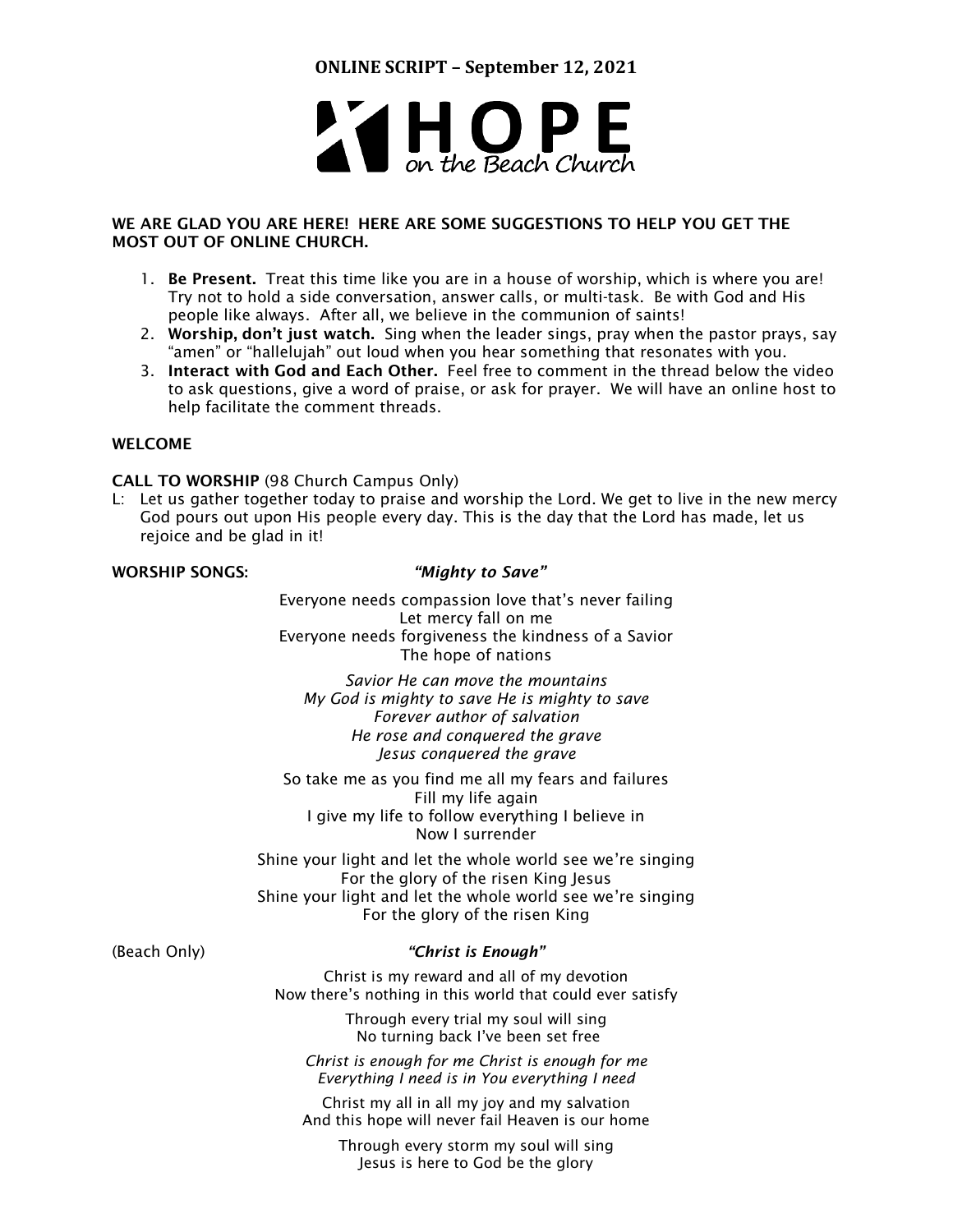I have decided to follow Jesus no turning back no turning back I have decided to follow Jesus no turning back no turning back The cross before me the world behind me No turning back no turning back The cross before me the world behind me No turning back no turning back

## CONFESSION/ABSOLUTION (98 Church Campus Only)

- All: Heavenly Father, we confess that we often break the First Commandment You gave to us. We place things, others, or even ourselves as gods in our lives. We ask you to forgive us and work in our hearts to keep you alone on the throne of our lives.
- L: Hear this Good News: your sins are forgiven. Our all-powerful God does not forsake us when we go astray. Take heart in knowing that the Holy Spirit is at work in your heart right now, forming it into a heart after God's own heart. You are a beloved and forgiven child of God.

CHILDREN'S MESSAGE (98 Church Campus Only)

CHILDREN'S CHURCH (98 Church Campus Only)

WORSHIP SONG (98 Church Campus Only)

*"Christ is Enough"*

Christ is my reward and all of my devotion Now there's nothing in this world that could ever satisfy

> Through every trial my soul will sing No turning back I've been set free

*Christ is enough for me Christ is enough for me Everything I need is in You everything I need*

Christ my all in all my joy and my salvation And this hope will never fail Heaven is our home

> Through every storm my soul will sing Jesus is here to God be the glory

I have decided to follow Jesus no turning back no turning back I have decided to follow Jesus no turning back no turning back The cross before me the world behind me No turning back no turning back The cross before me the world behind me No turning back no turning back

## SERMON: "START WITH THE END IN MIND" Pastor Jason Scheler

Now after John was arrested, Jesus came into Galilee, proclaiming the gospel of God, <sup>[15](http://biblehub.com/mark/1-15.htm)</sup>and saying, "The time is fulfilled, and the kingdom of God is at hand; repent and believe in the gospel." <sup>[16](http://biblehub.com/mark/1-16.htm)</sup>Passing alongside the Sea of Galilee, he saw Simon and Andrew the brother of Simon casting a net into the sea, for they were fishermen. [17](http://biblehub.com/mark/1-17.htm)And Jesus said to them, "Follow me, and I will make you become fishers of men." <sup>[18](http://biblehub.com/mark/1-18.htm)</sup>And immediately they left their nets and followed him.  $19$ And going on a little farther, he saw James the son of Zebedee and John his brother, who were in their boat mending the nets. <sup>[20](http://biblehub.com/mark/1-20.htm)</sup>And immediately he called them, and they left their father Zebedee in the boat with the hired servants and followed him. (Mark 1:14-20 NIV)

## 1. THE CHURCH IS NOT A VOLUNTEER ORGANIZATION. JESUS CHOSE US!

You did not choose me, but I chose you and appointed you that you should go and bear fruit and that your fruit should abide, so that whatever you ask the Father in my name, he may give it to you. (John 15:16 ESV)

even as he chose us in him before the foundation of the world, that we should be holy and blameless before him. In love (Ephesians 1:4 ESV)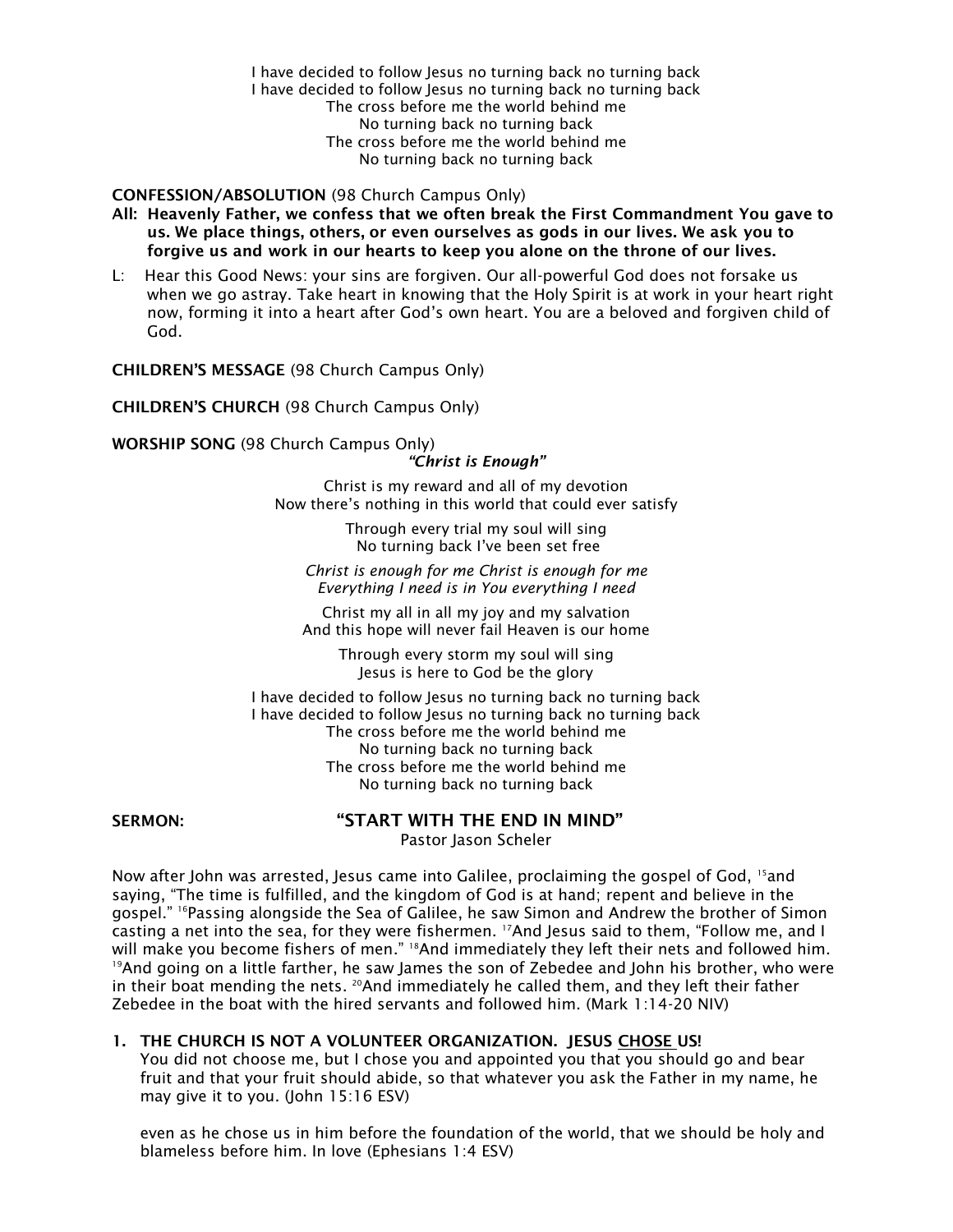## 2. HERE IS THE CRITERIA TO FOLLOW JESUS.

*GOD DOESN'T SERVE ME, I SERVE HIM. IT IS NOT WHAT I WANT BUT WHAT HE WANTS EVEN WHEN WHAT HE WANTS IS NOT NECESSARILY WHAT I WANT. HE CALLS THE SHOTS.*

## 3. KINGDOMS COLLIDE

*…*"The time is fulfilled, and the kingdom of God is at hand *…"* (Mark 1:15 NIV)

## 4. A DISCIPLE OF JESUS GETS OFF THE THRONE.

- A. HOW DO I GET OFF THE THRONE? *REPENT* – CHANGE THE WAY YOU THINK *BELIEVE* – MESSAGE OF JOY (1 Corinthians 15)
- B. SALVATION IS A PROCESS AND JOURNEY UNTIL IT IS JUST JESUS.
- 5. LEAVE SOMETHING BEHIND. "Come, follow me," (Mark 1:17a NLT)

## AS A FOLLOWER OF JESUS THERE ARE 3 QUESTIONS:

- 1. IS JESUS ON YOUR THRONE?
- 2. WHAT IS THE SOURCE OF YOUR IDENTITY?
- 3. ARE YOU LETTING HIM CHANGE YOU? ARE YOU DYING TO SELF?

## CHANGE IS VERY HARD!

"and I will make you become fishers of men." (Mark 1:17b ESV)

## 1. WHEN WE SCREW UP, HE DOESN'T GIVE UP!

## MEMORY VERSE

The steadfast love of the LORD never ceases; his mercies never come to an end;  $23$ they are new every morning; great is your faithfulness. (Lamentations: 3:22-23 ESV)

## 2. LIVE UNSELFISH IN A SELFISH WORLD. SHINE!

"By this all people will know that you are my disciples, if you have love for one another." (John 13:35 ESV)

## GOING DEEPER IN THE HOME

- 1. How are you actively following Jesus?
- 2. What is Jesus wanting to change in your life? Are you struggling with the change?
- 3. How have you been on mission with Jesus?

## LORD'S PRAYER

Our Father who art in heaven, hallowed be thy name, thy kingdom come, thy will be done on earth as it is in heaven. Give us this day our daily bread; and forgive us our trespasses as we forgive those who trespass against us and lead us not into temptation, but deliver us from evil. For thine is the kingdom and the power and the glory forever and ever. Amen.

## ANNOUNCEMENTS/OFFERING:

Give online at [www.hopeonthebeach.com](http://www.hopeonthebeach.com/) Text to Give at (850) 990-4325 Schedule free bill pay through your local bank. Mail your tithe/offering to: Hope on the Beach Church 3834 US Hwy 98 West Santa Rosa Beach, FL 32459 Drop off an offering on Monday between 10:00am and 2:00pm



# NEXT STEPS:

Please fill out a Connection Card online by using this link: <https://hopeonthebeach.breezechms.com/form/ConnectionCard>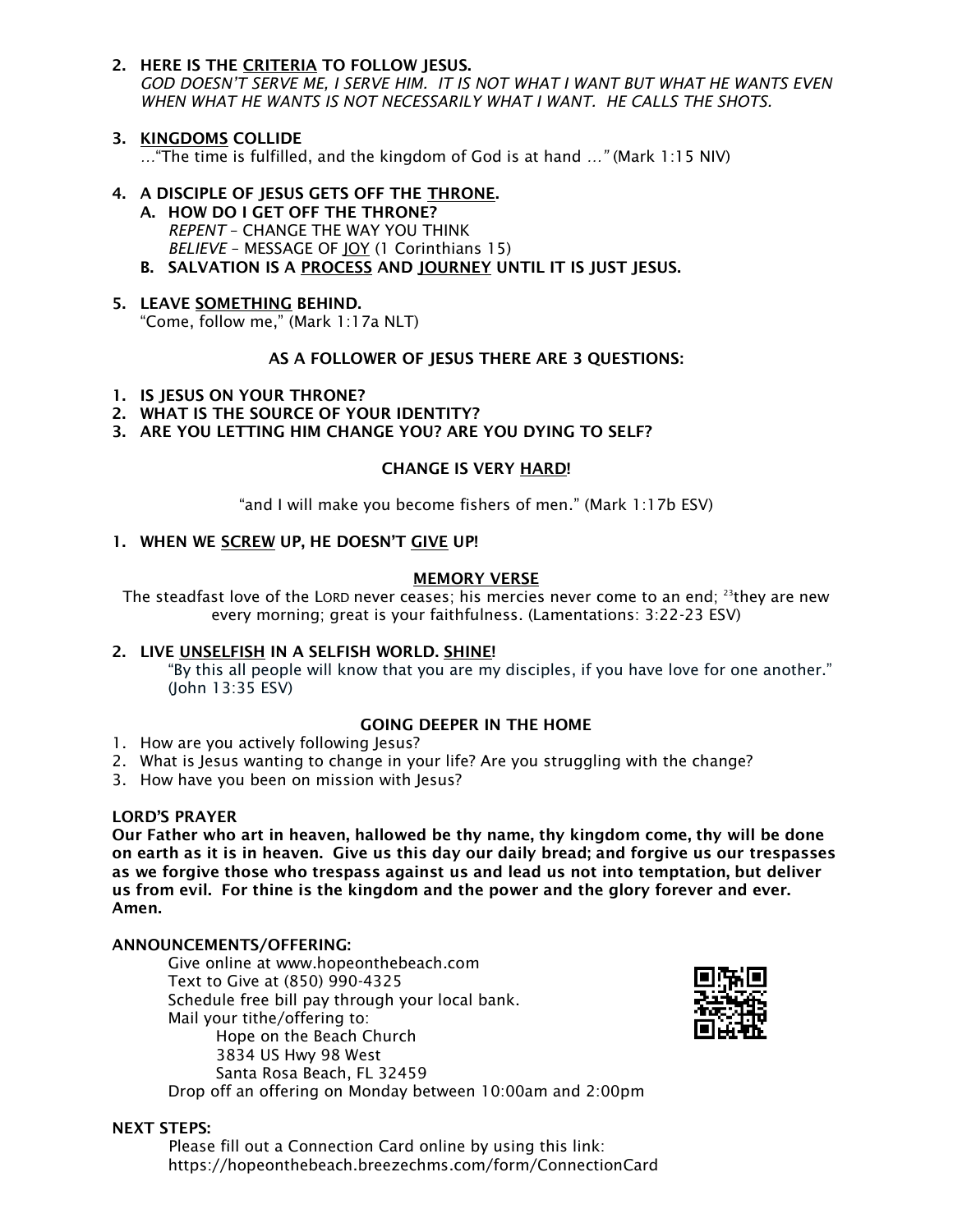Follow us on Facebook to find worship, prayers, and devotions all week long. Subscribe to our YouTube channel as well!

## Thank You to the Women of Hope from:

*Caring & Sharing* included the following article in their monthly newsletter. "The Women's Group at Hope on the Beach Church collected over 400 packs of school supplies for our neighbors in need. We are so thankful for the continued support and our clients have appreciated having a few things taken off their school supply shopping list."

*The Secret Place:* Thank you so much for the generous donations of the garden buckets, gift cards, puzzles, Bibles, and journals. Thank you for partnering with us in believing for hope and a future for the ladies and children we are serving. Your contribution matters and is greatly appreciated. Your monthly donations are such a blessing! Thank You!

# Youth Group, Wednesday, September  $15<sup>th</sup>$  @ 6:30 pm at the 98 Campus

Join us for faith, fellowship, and food! Youth group is a great opportunity to explore the tough questions of faith and life in a judgement free place. Contact Anna at anna@hopeonthebeach.com if you plan to attend.

## Women of Hope Mugs & Muffins, Saturday, Sept. 18th, 10:00 - 11:30 am

You bring a mug, we'll bring the muffins as we enjoy a morning of fellowship and learning more about Caring & Sharing of South Walton. We are excited for Emily Proctor, Director of Outreach, to share how this ministry blesses our community. Donations of canned goods will be accepted. Please contact Donna Olsen if you can help or plan to attend.

## New Member Celebration Lunch, Sunday, Sept. 19th @ 12:30 pm

We are excited for the new members joining Hope at all 3 of our venues and look forward to getting to know them and celebrating with them. Mark your calendars now to attend this special lunch and let us know if you can help with the meal by contacting Kristie at kristie@hopeonthebeach.com.

## Seascape Launch Meeting and Dinner, Sunday, September 26<sup>th</sup>  $\emptyset$  4:00 pm

Interested in learning how you can help Hope on the Beach Church launch another microsite for worship? Join us for a meal and meeting at the Scheler's house to learn what all goes into launching a new service venue and what is needed to build the Kingdom in this way! Contact Pastor Jason at [pastorjason@hopeonthebeach.com](mailto:pastorjason@hopeonthebeach.com) if you plan to attend!

## Women of Hope Monthly Donation: Canned Goods for Caring & Sharing

This month we are asking for canned goods for those in need in our community. You can place your donations inside the labeled box in the Lobby, drop-off in the Office anytime or bring to any service.

## Life Groups:

It's time to begin Life Groups once again! Our fall semester will begin the week of September 19th. Sign-ups for joining a group will begin TODAY! Contact Steve to learn about the groups.



## For more information and details scan the code or go to our online calendar @ hopeonthebeach.com/events

## BLESSING (98 Church Campus Only)

- P: May the Lord bless you and keep you, the Lord make His face shine on you and be gracious to you. May He look upon you with favor and give you peace.
- A: AMEN

## WORSHIP SONG *"Moving Forward"*

*I'm not going back I'm moving ahead I'm here to declare to You that my past is over In You old things are made new Surrendered my life to Christ I'm moving Moving forward*

What a moment You have brought me to Such a freedom I have found in You You're the Healer who makes all things new Yeah yeah yeah